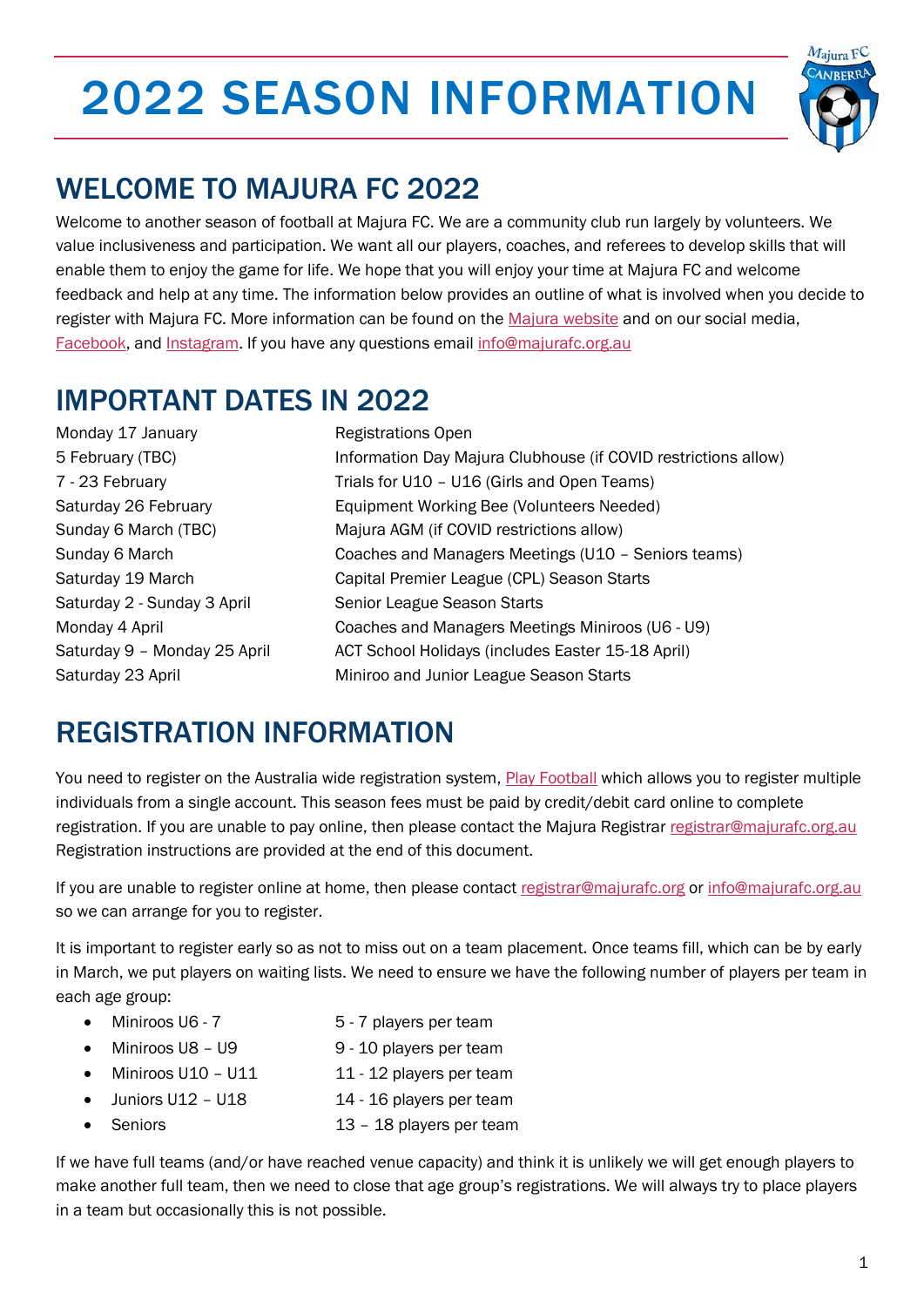# AGE GROUPS AND REGISTRATION FEES FOR 2022

Majura FC recommends that all players play in their own age group however the club does allow players to play up a year. Girls playing in open or mixed gender teams may play for a team in an age group that is one chronological year below their actual age. If you wish to play in an age group and the registration system does not allow it, then please contact [registrar@majurafc.org.au](mailto:registrar@majurafc.org.au)

| Age Group & Competition             | <b>Year of Birth</b> | Registration Fee * |
|-------------------------------------|----------------------|--------------------|
| Pee Wees U4-7 Beginners             | 2015 - 2018          | \$190.00           |
| U6 Open                             | 2016                 | \$190.00           |
| U6-7 Girls                          | 2015 & 2016          | \$190.00           |
| U7 Open                             | 2015                 | \$190.00           |
| U8 Open                             | 2014                 | \$190.00           |
| U8-9 Girls                          | 2013 & 2014          | \$190.00           |
| U9 Open                             | 2013                 | \$190.00           |
| U10 Girls and Open                  | 2012                 | \$200.00           |
| U11 Girls and Open                  | 2011                 | \$200.00           |
| U12 Girls and Open                  | 2010                 | \$270.00           |
| U13 Open                            | 2009                 | \$270.00           |
| U13 and U14 NPLY                    | 2008 & 2009          | \$800.00           |
| U14 Girls and Open                  | 2008                 | \$270.00           |
| U15 Open                            | 2007                 | \$270.00           |
| U16 Girls                           | 2006 & 2007          | \$270.00           |
| U16 Open                            | 2006                 | \$270.00           |
| U16 NPLY                            | 2006 & 2007          | \$850.00           |
| U18 Girls and Open                  | 2004 & 2005          | \$270.00           |
| U18 NPLY                            | 2004 & 2005          | \$935.00           |
| Men's Div 1 & Reserves State League | 15 - Open Age        | \$490.00           |
| Men & Womens Senior League          | 15 - Open Age        | \$425.00           |

#### **COMPETITIONS**

The Miniroos and Junior League competitions run for 18 rounds from Saturday 23 April to Saturday 10 September. This season there are no games scheduled on the Queen's Birthday long weekend (June 11) and a two-week break in July school holiday (July 9 and 16).

Majura Miniroos, (Pee Wees to U9) games are all held at Dickson Playing Fields. The competitions are intra-club and organised by Majura FC. Competitions are non-competitive and there is no grading. Players are welcome to play with friends. Although we have teams from other clubs sometimes joining in, most teams are Majura teams.

From U10 through to Seniors, the competitions become inter-club run by the Capital Football. Teams play other clubs in the Canberra region and are required to travel to other club grounds (sometimes including road trips to Cooma, Yass, Goulburn, or Braidwood). Players in U10-16 can choose to trial if they want to be in Division 1 or 2 teams. Majura has social teams in Divisions 3-5 for players wanting to participate in a less competitive environment and do not want to trial. More information about grading is available on the Majura website.

Majura has been granted a licence to enter the 2022 Capital Premier League (CPL) competition. This provides a pathway for our talented players who are keen to commit to a higher level of training and games. The CPL season runs from March 19 to August 20 with final series from August 27 to September 10.

Majura FC also has teams in Women's and Men's State League, Community League and Masters. If you are interested in playing in senior teams then please email Jo at info@majurafc.org.au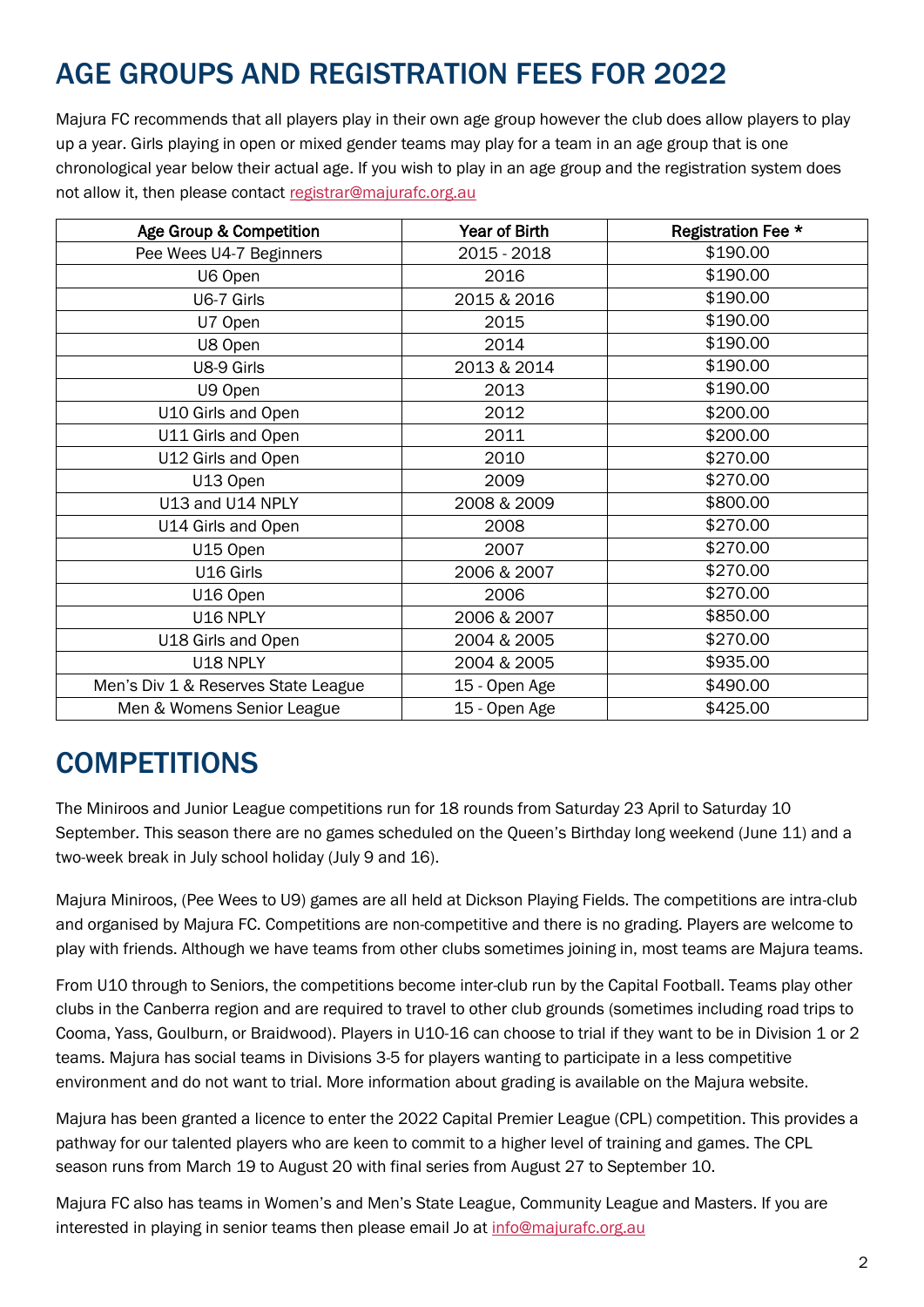## GAME TIMES

Game times, duration, and number of players on the field are listed below. Games during the season are always on Saturdays for Miniroos, Junior League and Men's State and Community League and Sundays for Women's State League. From U5 to U11, games are modified for each age group. Small-sided games encourage skill development and enable players to get more touches on the ball.

#### GAME DAY DETAILS

| Age Group                                                              | <b>Game Kick Off</b>                | <b>Game Duration</b> | <b>Players on Field</b>     | Game<br>Location                        |
|------------------------------------------------------------------------|-------------------------------------|----------------------|-----------------------------|-----------------------------------------|
| Pee Wees (U4-7)                                                        | 8.45am                              | 45 minutes           | <b>Beginners</b><br>Program |                                         |
| U6 Open                                                                | 8.45am                              |                      |                             |                                         |
| U6-7 Girls                                                             | 8.45am                              | 20 min halves        | 4v4                         | <b>Dickson</b><br><b>Playing Fields</b> |
| U7 Open                                                                | 9.30am                              |                      |                             |                                         |
| U8 Open                                                                | 10.30am or 11.30am                  |                      | 7v7                         |                                         |
| U8-9 Girls                                                             | 10.30am or 11.30am                  |                      |                             |                                         |
| U9 Open                                                                | 11.30am                             |                      |                             |                                         |
| U10 Girls and Open                                                     | 11.30am                             |                      |                             |                                         |
| U11 Girls and Open                                                     | 25 min halves<br>12.30pm            |                      | 9v9                         |                                         |
| U12 Girls and Open                                                     | 1.45pm                              |                      |                             |                                         |
| U13 NPLY                                                               | 10.00am<br>30 min halves<br>12.30pm |                      |                             |                                         |
| U13 Open                                                               |                                     |                      |                             |                                         |
| U14 NPLY                                                               | 11.35am                             |                      |                             |                                         |
| U14 Girls and Open                                                     | 1.45pm                              | 35 min halves        |                             |                                         |
| U15 Open                                                               | 3.10pm                              | 40 min halves        |                             | Canberra                                |
| U16 NPLY<br>1.10pm<br>U16 Open<br>3.10pm                               |                                     | 45 min halves        | 11v11                       | Region                                  |
|                                                                        |                                     | 45 min halves        |                             |                                         |
| U16 Girls                                                              | 3.10pm                              | 40 min halves        |                             |                                         |
| U18 NPLY                                                               | 3.00pm                              | 45 min halves        |                             |                                         |
| U18 Open                                                               | 3.10pm                              | 45 min halves        |                             |                                         |
| U18 Girls                                                              | 3.10pm                              | 40 min halves        |                             |                                         |
| Mens State/Community<br>League                                         | Saturday<br>11am or 1pm or 3pm      | 45 min halves        |                             |                                         |
| <b>Womens State</b><br>Sunday<br>10am or 12pm or 2pm<br>League/Masters |                                     | 45 min halves        |                             |                                         |

#### TRAINING

Training times will vary for each team and will usually be determined by coach and player availability. Dickson Playing Fields are the clubs main training grounds and are booked every night of the week until 7pm for junior training and after 7pm for senior training.

Although not a steadfast rule, we do encourage teams in the U12-18 age groups to train on either Tuesday or Thursday nights and U7 to U11 to train Monday, Wednesday, or Friday. This way we can separate younger and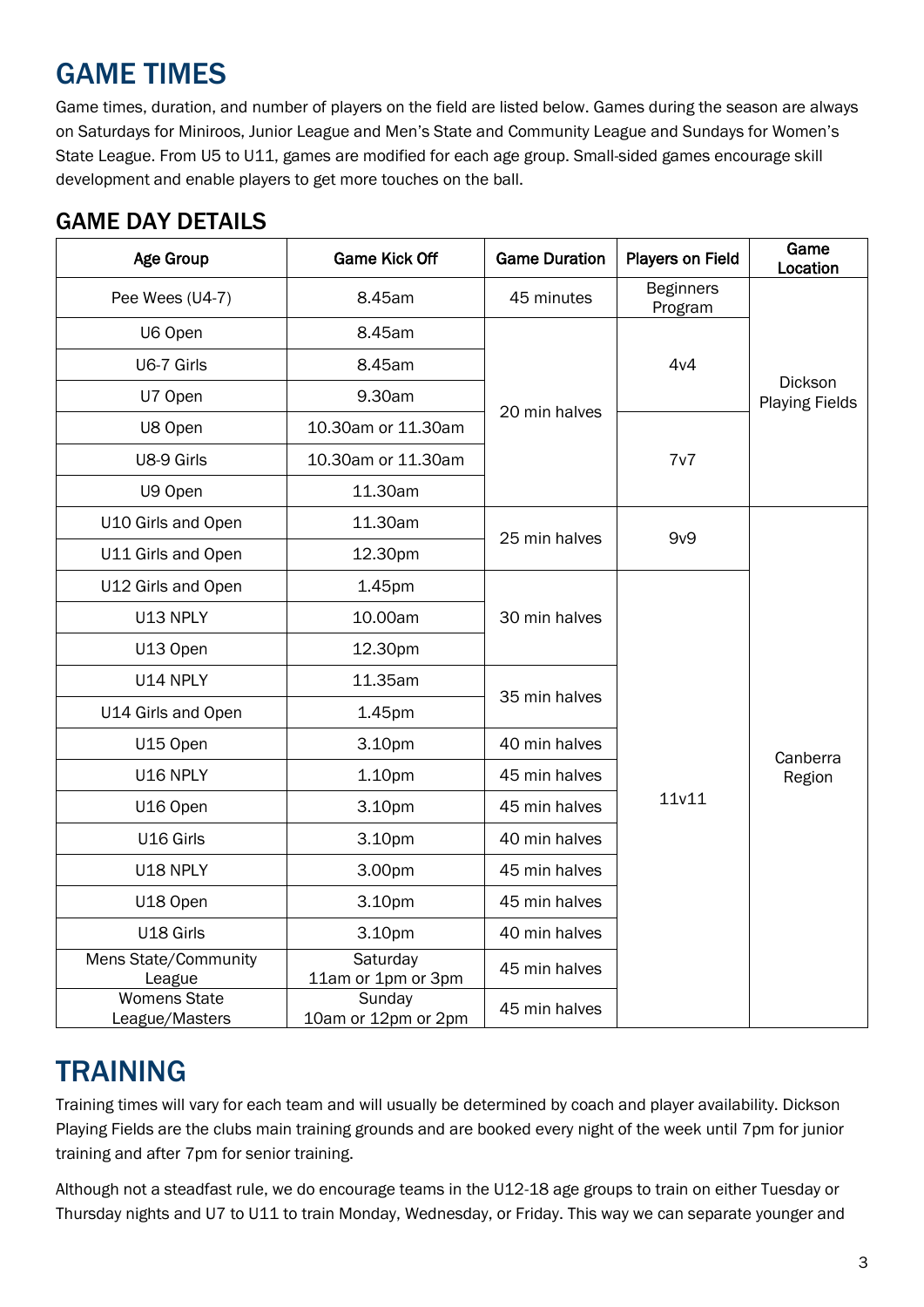older players for a safer training environment. Some teams train after school at school ovals and some prefer to train before their game at Dickson on Saturday mornings.

### UNIFORMS

The Majura club colours are white and royal blue. Every player needs to wear royal blue shorts, white socks, and shin pads. These are available from the Merchandise Shop at the clubhouse on game days. The week prior to the season we also open our Merchandise Shop for uniform sales. Opening times will be advertised on the website and in newsletters.

All Pee Wees receive a Majura shirt to keep when they pay their registration fee. They will need to wear this shirt to games so that we know they are a 2022 Pee Wee. In the U7 through to Senior age groups Majura provides each team with a set of playing shirts for the season. We ask that they only be worn at the games and not at training. To keep fees down we budget on playing shirts lasting four years, so these shirts need to be returned at the end of the season.



#### PEE WEES (U4-7) BEGINNERS PROGRAM

If this is your first year at Majura FC, then chances are you have a Pee Wee and do not know what happens. The Pee Wee Coordinator will send you more information once you register but briefly Pee Wees should be at the Dickson fields by 8.40am and your session will end by 9.30am. There are no formal teams so each week players will be sorted into groups with a game leader. The game leaders run a skill session and some small-sided games.

U6 and U7 players (born in 2015 or 2017) can play in either Pee Wees or the U6-U7 competitions. The U6 and U7 competition players are allocated to a team for the season and play against other Majura teams in a 4v4 competition. Ideally each team has 6-7 players, with any 4 players on the field at any one time. If your child has not previously played football, we encourage your child to participate in the Pee Wee program which has a stronger focus on skills development. Please contact the club on [info@majurafc.org.au](mailto:info@majurafc.org.au) if you would like to discuss which option is best for your child.

### HELPING OUT AT MAJURA FC

Majura FC is a community club run largely by volunteers. The club is you, every player, parent, and carer. We ask everyone to do a little bit to help. Majura FC can keep registration fees low by supplementing fees with proceeds from the canteen and BBQ. Teams in the U6 – U18 age group can expect to be rostered to carry out BBQ, canteen, set up duty or pack up duty. This duty is not arduous and normally only happens once a year. It is expected that one parent for every child in the team will attend to assist with the duties.

Coaches, managers, age group coordinators and committee members are all volunteers. Please show them respect and thank them for the work they do for our children so they can play football each week. Consider volunteering yourself – there is always a job that needs doing at Majura FC.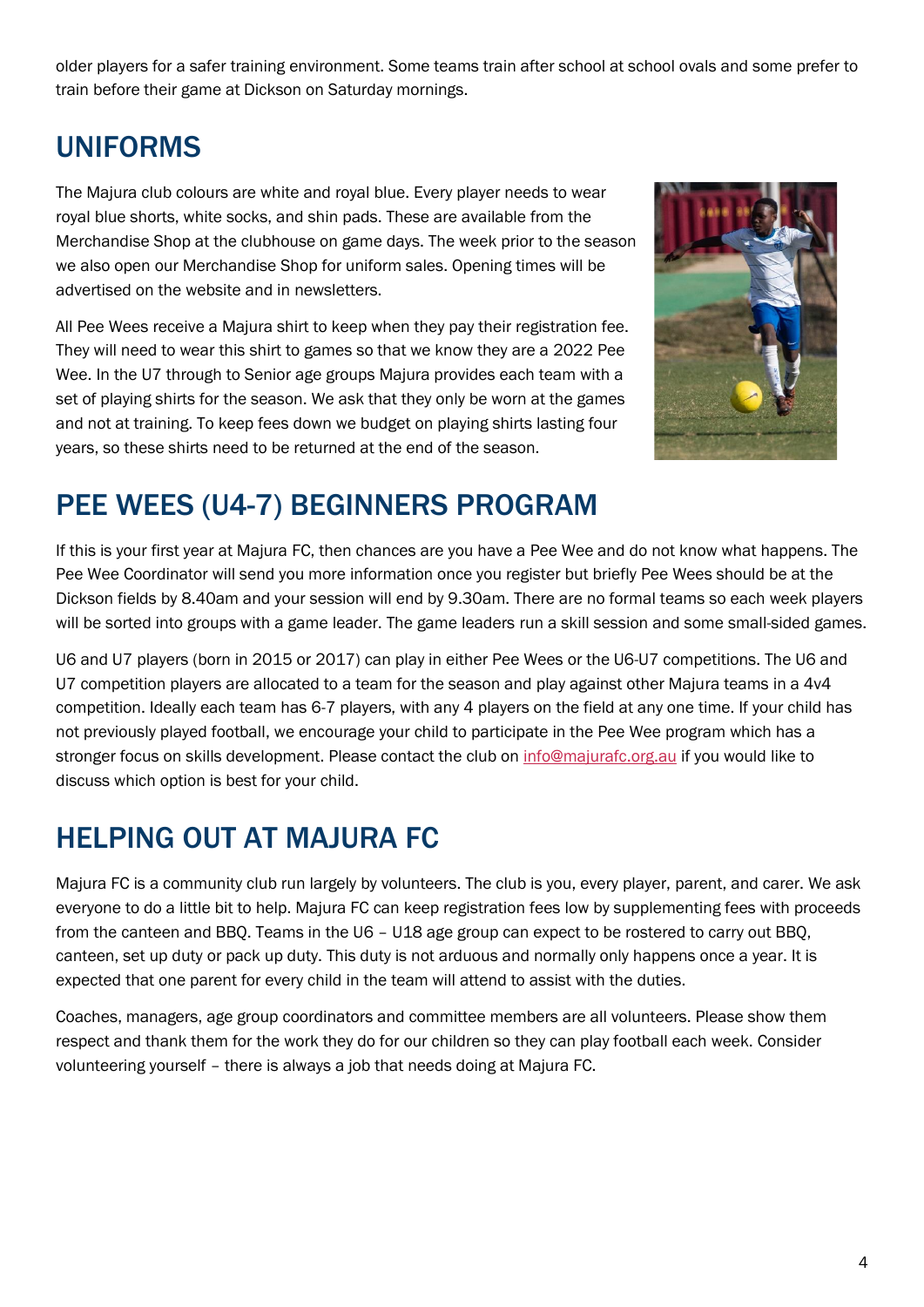## MAJURA FC REGISTRATION GUIDE FOR 2022

You need to register on the Australia wide registration system, [Play Football](https://www.playfootball.com.au/football-finder?st=club&club_name=Majura+FC&clubId=31592#infoModal) which allows you to register multiple individuals from a single account so you can manage your whole family from a single login. All participants will login with their Football Account and can use Facebook or Google logins as well as email, so you no longer need your FFA number to login.

As a participant (player, parent, or club official) looking to register for the up-coming season, you will need to create a [Football Account](https://www.ffa.com.au/football-account) If you already have a Football Account, then just sign in.

### Player Self Registration Guide

Click here to register for the 2022 season at Majura FC [Play Football](https://www.playfootball.com.au/football-finder?st=club&club_name=Majura+FC&clubId=31592#infoModal). Remember to have your credit/debit card ready as this season fees must be paid online to complete registration.

- 1. Select "Start My Registration" at the right of the screen.
- 2. The Play Football Online Registration screen will appear. Click on "Get Started"
- 3. Select participant you are registering and then click "Continue"
- 4. Select the product (competition and age group) you wish to play in
- 5. Product details this screen will provide you with a breakdown of the registration fee for your information, click "Continue".
- 6. Check and update the Registrants personal and contact details, and then click "Continue" this is extremely important as it ensures that Majura FC has the correct contact details for regular communication. Please use personal email addresses rather than work so you are contactable all year round.
- 7. This season you will need to answer some extra questions about:
	- the language you speak at home
	- permission to publish photographs
	- volunteering at Majura FC
- 8. You will need to update your profile photo and then click "Continue"
- 9. The International Transfer Certificate question must be answered to proceed
- 10. Review your order, if you need to modify your product selection or details, select 'Modify' in the appropriate section to do so
- 11. Click on the 'Check box' Read and Acknowledge all Terms and Conditions by selecting Accept All T&C's displayed and then click "Continue
- 12. Enter your card details to complete the registration.
- 13. Confirmation message select "Finished" or "Perform another Registration".

#### Where do I go if I need help with my registration?

If you have any trouble with your registration you can use the following resources to help you:

- Visit the Support page on the Play Football website. This page contains articles and videos that may be of assistance<https://support.playfootball.com.au/support/home>
- Contact the Play Football Support team: Email: [support@playfootball.com.au](mailto:support@playfootball.com.au) Telephone: 02 8880 7983 Hours: Mon - Fri 10am - 7pm AEST Hours: Sat - Sun 10am - 3pm AEST.
- Contact the Majura Registrar at [registrar@majurafc.org.au](mailto:registrar@majurafc.org.au)